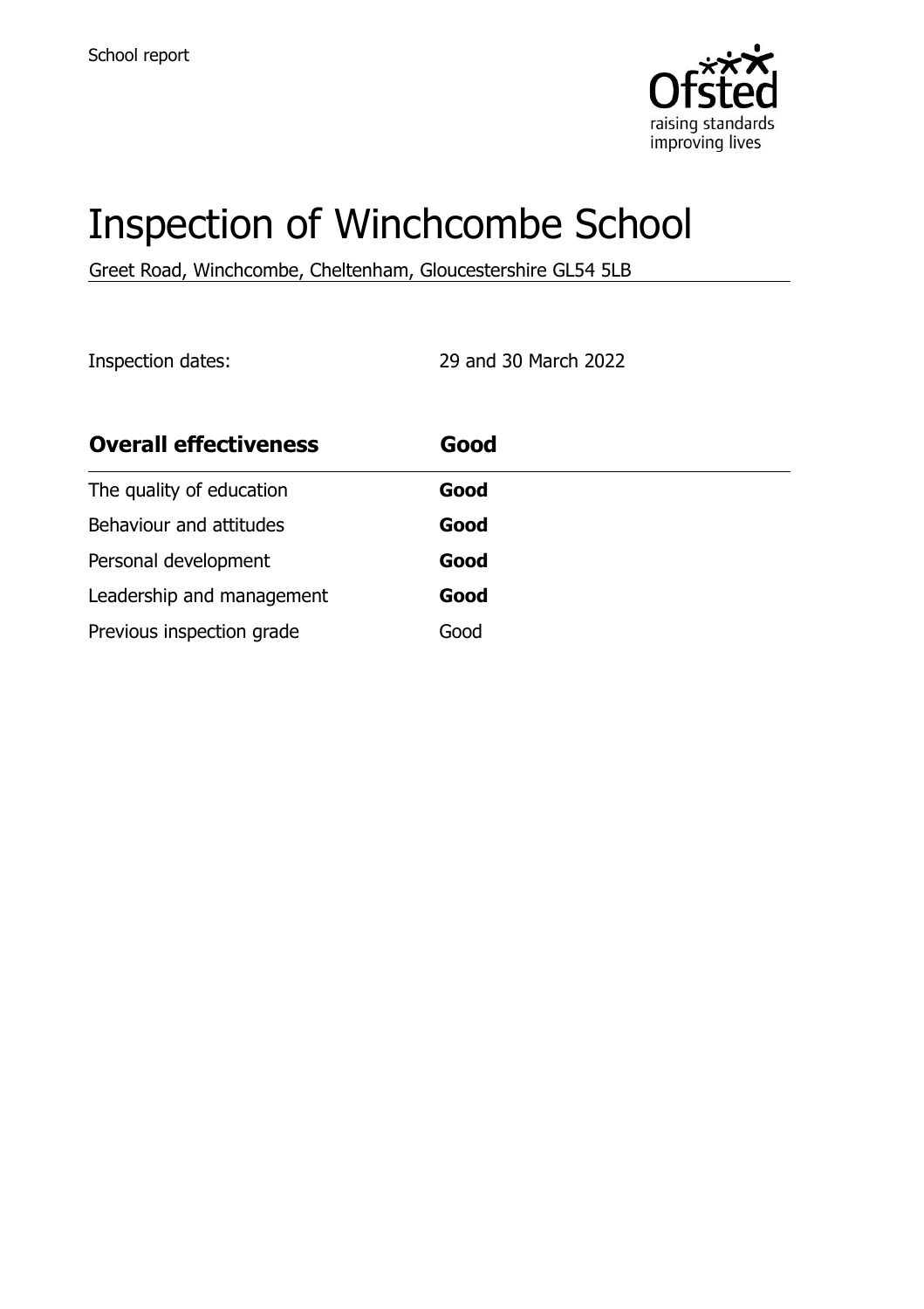

# **What is it like to attend this school?**

There is a strong sense of community at Winchcombe School. Parents and carers say that pupils are well cared for. Pupils describe being well supported by the school and say that they have a voice. They take advantage of the different ways in which they can express their views to leaders.

Leaders make their high expectations clear for pupils. They encourage pupils to live out the school's values. For example, pupils learn about the principles of integrity and responsibility. These ideas are woven through the curriculum.

Behaviour around the school site is calm and purposeful. Most pupils have positive attitudes towards their learning. However, on occasions, lessons are disrupted by a small minority of pupils who find it difficult to focus on their learning. When incidents of bullying are reported, leaders act swiftly to resolve these. As a result, pupils say that they feel safe at the school.

Pupils study a wide and varied curriculum that also prioritises their personal development. The school provides a range of interesting extra-curricular opportunities, including drama, music, sport, stand-up comedy and the Duke of Edinburgh's Award scheme. There is something for everyone, and pupils participate well.

#### **What does the school do well and what does it need to do better?**

Since the previous inspection, leaders have strengthened the curriculum. In most subjects, leaders sequence learning carefully. This helps pupils to know and remember curriculum content successfully. In a few subjects, leaders have not identified and sequenced the specific knowledge that it is important for pupils to learn. This makes it difficult for teachers to check exactly what pupils know. Therefore, pupils in these subjects do not always have the secure understanding that they need in order to learn the next idea.

Leaders prioritise reading and encourage pupils to read often. Pupils understand that there is value and pleasure in reading, although some admit that they have fallen out of the habit of reading regularly. When pupils fall behind with their reading, leaders ensure that they catch up. They provide an appropriate phonics curriculum and regularly check pupils' understanding.

Pupils with special educational needs and/or disabilities (SEND) are fully included in the life of the school. Most participate well in lessons. Teachers use the information that leaders provide about pupils' needs to plan learning carefully. Pupils with SEND receive particularly effective support from teaching assistants who understand their needs well.

Nonetheless, a small minority of pupils with SEND do not behave as well as they could in lessons. This sometimes disrupts the learning of others. Leaders support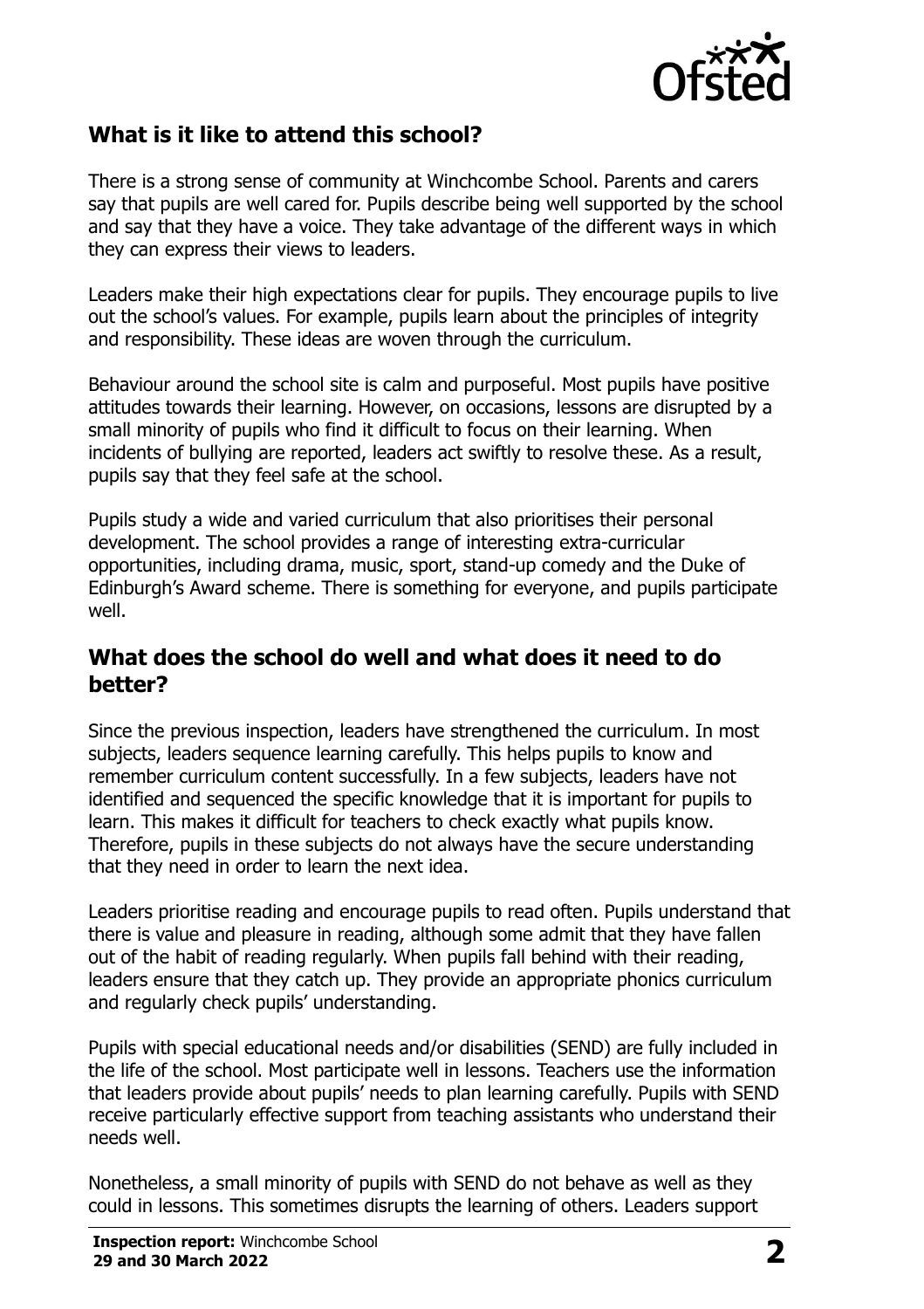

these pupils to improve their behaviour, and many do. However, some pupils spend too much time out of the classroom because their behaviour does not improve quickly enough.

The proportion of pupils studying GCSEs in the suite of subjects for the English Baccalaureate is rising. Leaders are encouraging more pupils to study for a GCSE in a modern foreign language. This is proving successful. The vast majority of pupils continue to study humanities subjects in key stage 4.

Leaders have planned a curriculum that supports pupils' personal development and their understanding of the world. Pupils value learning about topics such as consent and keeping safe when online. Some pupils learn about responsibility by being a member of the school parliament. There are also senior prefects who work with the headteacher to make improvements in the school.

Pupils benefit from a wide range of information and useful experiences as part of a well-designed careers programme. The school meets the requirements of the Baker Clause, which requires schools to provide pupils in Years 8 to 13 with information about approved technical education qualifications and apprenticeships. Year 7 pupils also learn about career choices, and this gives them an early understanding of future opportunities.

Most staff say that they feel well supported by leaders and are proud to work at the school. Governors are actively involved in school life. They share the headteacher's vision for the school. For example, they consider the well-being of staff and work with leaders on key issues, such as behaviour.

# **Safeguarding**

The arrangements for safeguarding are effective.

As part of the response to the COVID-19 pandemic, leaders have strengthened the pastoral support available for pupils. Staff act quickly to support pupils who are vulnerable. The school has formed strong links with a range of service providers that support families.

Leaders have clear processes to manage safe recruitment. Staff receive training on important safeguarding issues, including sexual harassment and the use of sexualised language. Pupils are also taught about these issues.

There are strong relationships between staff and pupils. Most pupils have a trusted adult whom they can approach if they have a concern.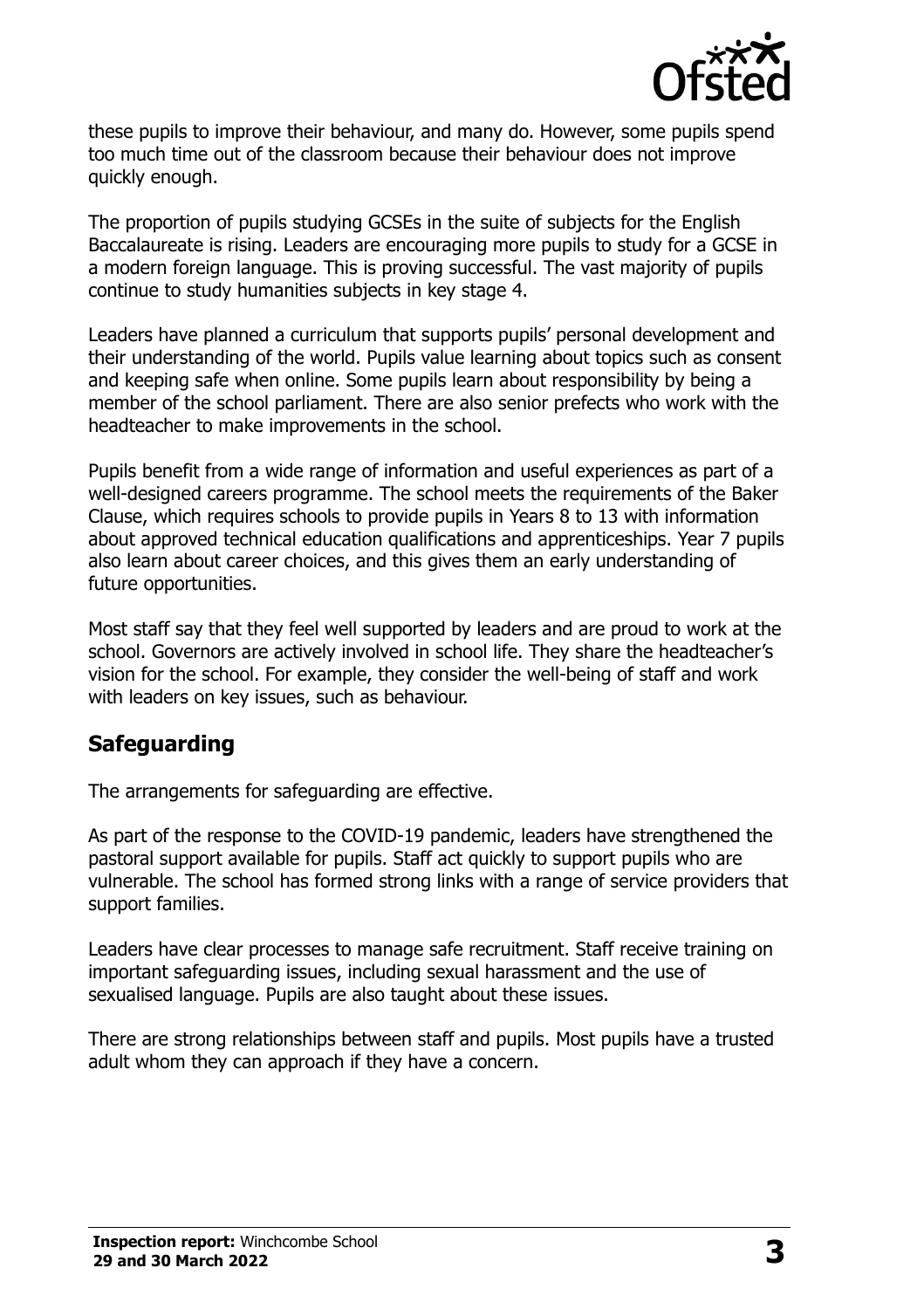

# **What does the school need to do to improve?**

#### **(Information for the school and appropriate authority)**

- In a few subjects, leaders have not clearly identified exactly what they want pupils to learn. Where this is the case, teachers are not able to check that pupils know and remember what they need to in order to make progress through the curriculum. As a result, pupils do not always build a secure understanding. Leaders should ensure that the curriculum is well planned and sequenced in all subjects.
- A small minority of pupils with SEND find it difficult to manage their behaviour. This sometimes results in disrupted lessons. The school's approach to managing behaviour is not working well enough for these pupils. Leaders should develop a system for managing behaviour that meets the needs of these pupils more effectively.

### **How can I feed back my views?**

You can use [Ofsted Parent View](http://parentview.ofsted.gov.uk/) to give Ofsted your opinion on your child's school, or to find out what other parents and carers think. We use information from Ofsted Parent View when deciding which schools to inspect, when to inspect them and as part of their inspection.

The Department for Education has further quidance on how to complain about a school.

If you are the school and you are not happy with the inspection or the report, you can [complain to Ofsted.](http://www.gov.uk/complain-ofsted-report)

### **Further information**

You can search for [published performance information](http://www.compare-school-performance.service.gov.uk/) about the school.

In the report, '[disadvantaged pupils](http://www.gov.uk/guidance/pupil-premium-information-for-schools-and-alternative-provision-settings)' refers to those pupils who attract government pupil premium funding: pupils claiming free school meals at any point in the last six years and pupils in care or who left care through adoption or another formal route.

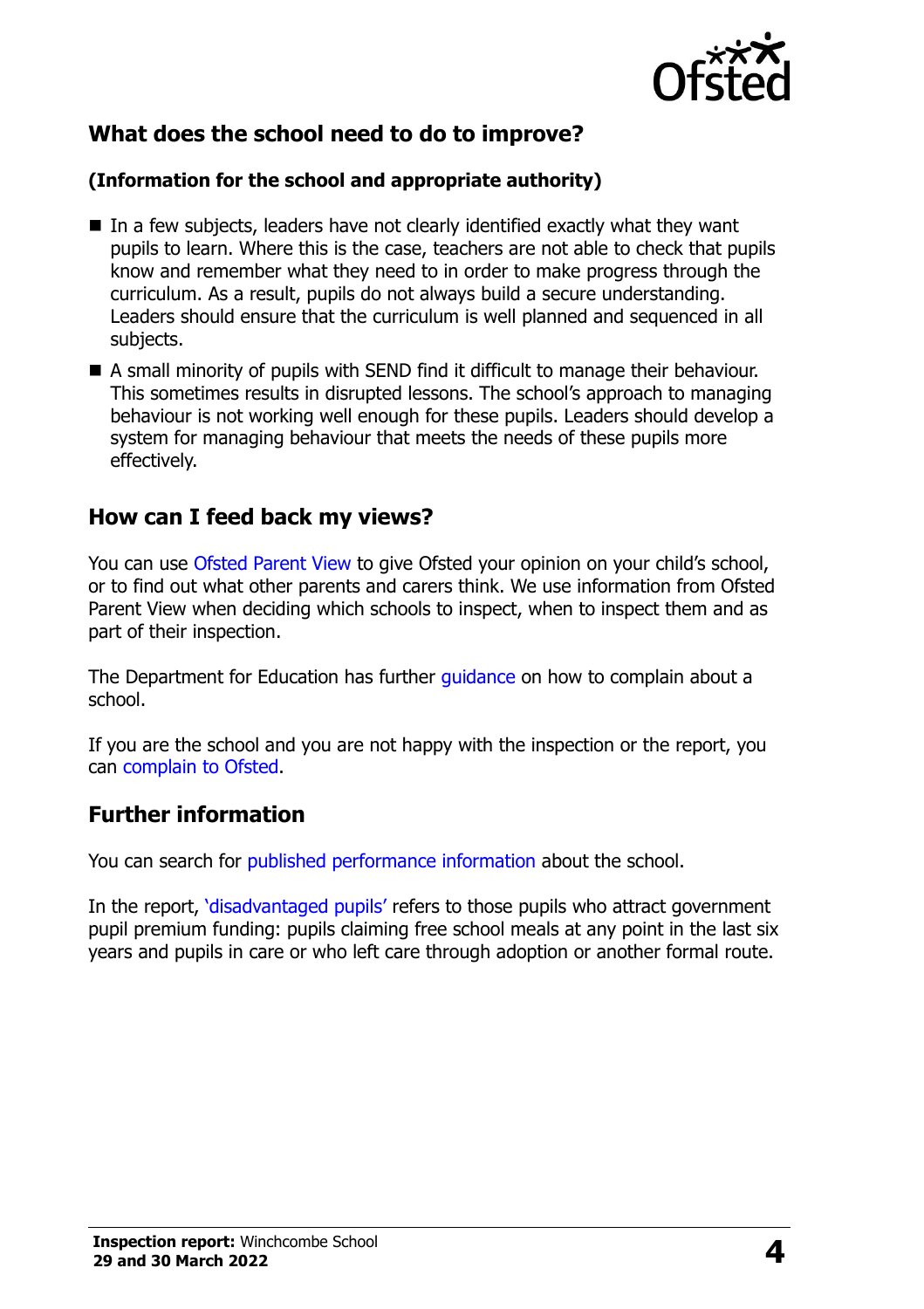

# **School details**

| Unique reference number             | 136764                                                               |  |
|-------------------------------------|----------------------------------------------------------------------|--|
| Local authority                     | Gloucestershire                                                      |  |
| <b>Inspection number</b>            | 10201003                                                             |  |
| <b>Type of school</b>               | Secondary comprehensive                                              |  |
| <b>School category</b>              | Academy converter                                                    |  |
| Age range of pupils                 | 11 to 16                                                             |  |
| <b>Gender of pupils</b>             | Mixed                                                                |  |
| Number of pupils on the school roll | 507                                                                  |  |
| <b>Appropriate authority</b>        | Board of trustees                                                    |  |
| <b>Chair of governing body</b>      | <b>Mrs Sue Proctor</b>                                               |  |
| <b>Headteacher</b>                  | Jonathan Templeton                                                   |  |
| Website                             | www.winchcombeschool.co.uk                                           |  |
| Date of previous inspection         | 4 December 2018, under section 8 of the<br><b>Education Act 2005</b> |  |

### **Information about this school**

■ The school uses two registered alternative providers.

### **Information about this inspection**

The inspectors carried out this inspection under section 5 of the Education Act 2005.

This was the first routine inspection the school had received since the COVID-19 pandemic began. Inspectors discussed the impact of the pandemic with leaders, and have taken that into account in their evaluation of the school.

- Inspectors held discussions with the headteacher, members of the senior leadership team (including the special educational needs coordinator), curriculum leaders and a group of governors.
- Inspectors carried out deep dives in these subjects: English, mathematics, religious education and geography. For each deep dive, inspectors discussed the curriculum with subject leaders, looked at curriculum planning, visited a sample of lessons, spoke to teachers, spoke to some pupils about their learning and looked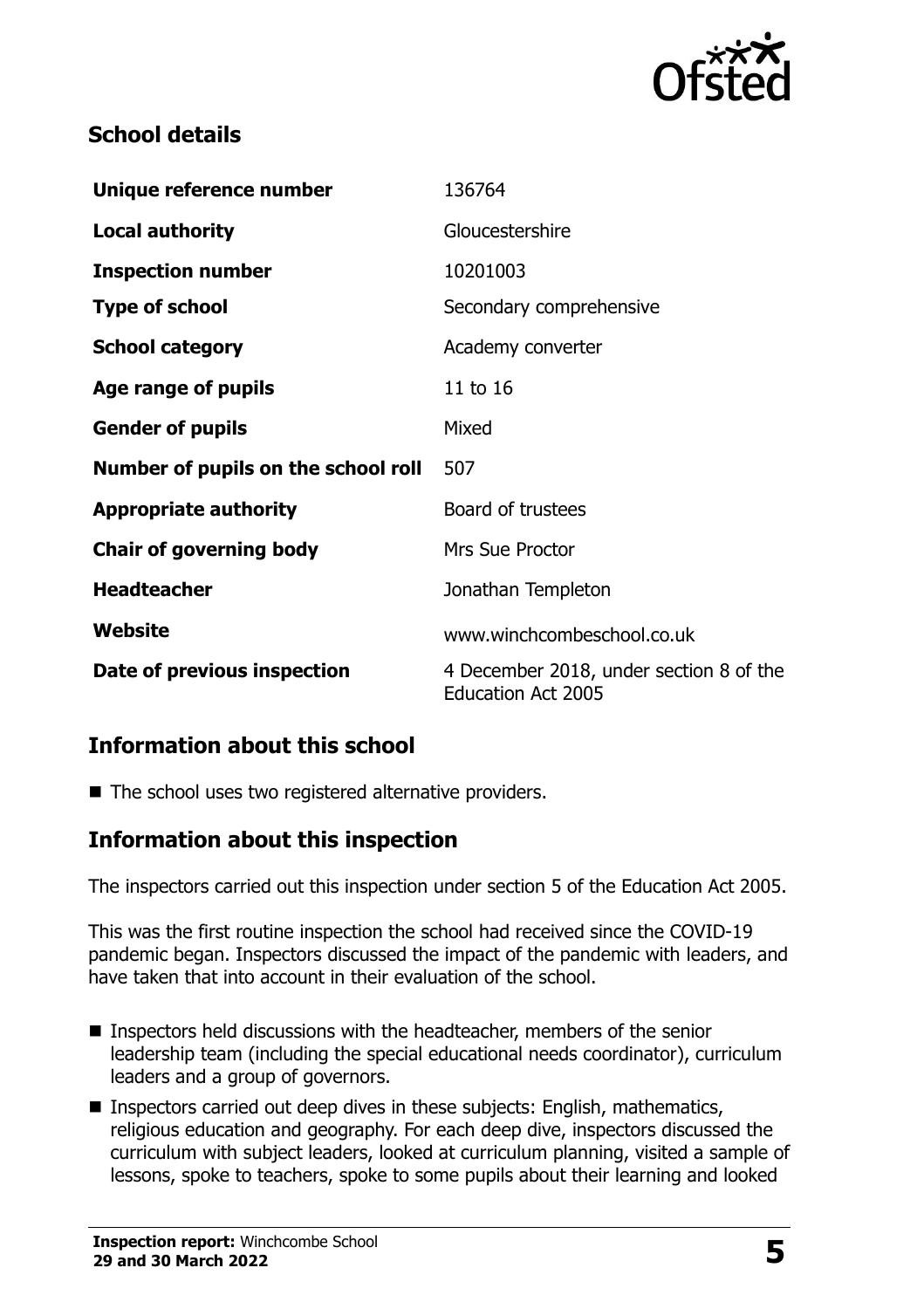

at samples of pupils' work. Inspectors also spoke with leaders about the curriculum in some other subjects.

- To evaluate the effectiveness of safeguarding, inspectors scrutinised the single central record of adults working in the school. The lead inspector met with the deputy designated safeguarding lead to consider how well the school identifies pupils who are at risk and engages with external services. Inspectors also spoke with a range of pupils and staff about safeguarding.
- Inspectors considered 84 responses to Ofsted's online survey for parents and carers, Parent View, including 64 free-text comments. Inspectors also considered 46 responses to the staff survey and 155 responses to the survey for pupils.

#### **Inspection team**

| Kelly Olive, lead inspector | Her Majesty's Inspector |
|-----------------------------|-------------------------|
| Lydia Pride                 | Her Majesty's Inspector |
| Jen Gibbs                   | Her Majesty's Inspector |
| <b>Gill Hickling</b>        | Ofsted Inspector        |